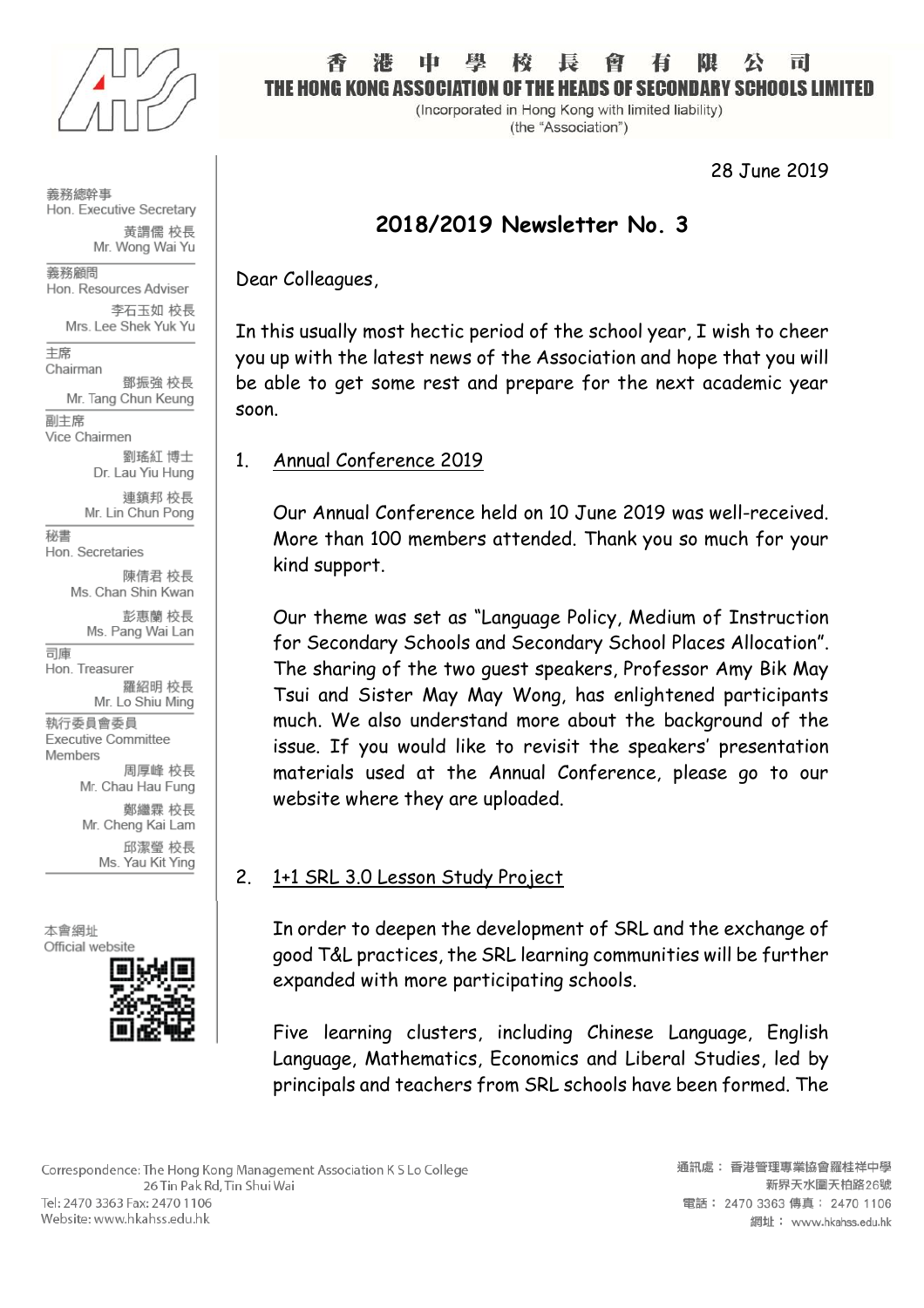

## E HANG KANG A FANS OF SECONNARY SCHOOLS I

(Incorporated in Hong Kong with limited liability) (the "Association")

learning clusters aim to improve learning and teaching efficacy through small-scale lesson study projects. Learning experience will be shared in the upcoming SRL Festival.

# 3. Self-Regulated Learning (SRL) Festival 2019

Another Self-Regulated Learning Festival will be held in the new academic year of 2019-2020. Like last year, the three-month programme includes 'Open-class' sessions from November 2019 to January 2020 and a Jointschool Teachers' Professional Development Day on 14 February 2020.

You and your teachers are cordially invited to join this Festival. We are most grateful if your teachers are willing to open their classes for peer observation and conduct post-observation sharing. Their voluntary participation would certainly provide good opportunities for professional growth of all.

Moreover, in response to the huge demand, we will try our best to accommodate 8 to 10 schools in the Joint-school Teachers' Professional Development Day on a full-school basis. Details of the Joint-school Teachers' Professional Development Day are as follows:

Date Time : 14 February 2020 (Friday) : 9:00am – 1:00pm Venue : To be confirmed

If you would like to enroll your school for this event or arrange open classes for peer observation, simply scan the QR code or click this link <http://goo.gl/VrL2CC> and complete the form by 6 July 2019.



# 4. Artificial Intelligence Study Trip to Shanghai

Our Executive Committee has organized a study trip on Artificial Intelligence to Shanghai from 20 to 21 May 2019 in hope of getting insight for the possible development of AI in Hong Kong education. During the trip, we visited two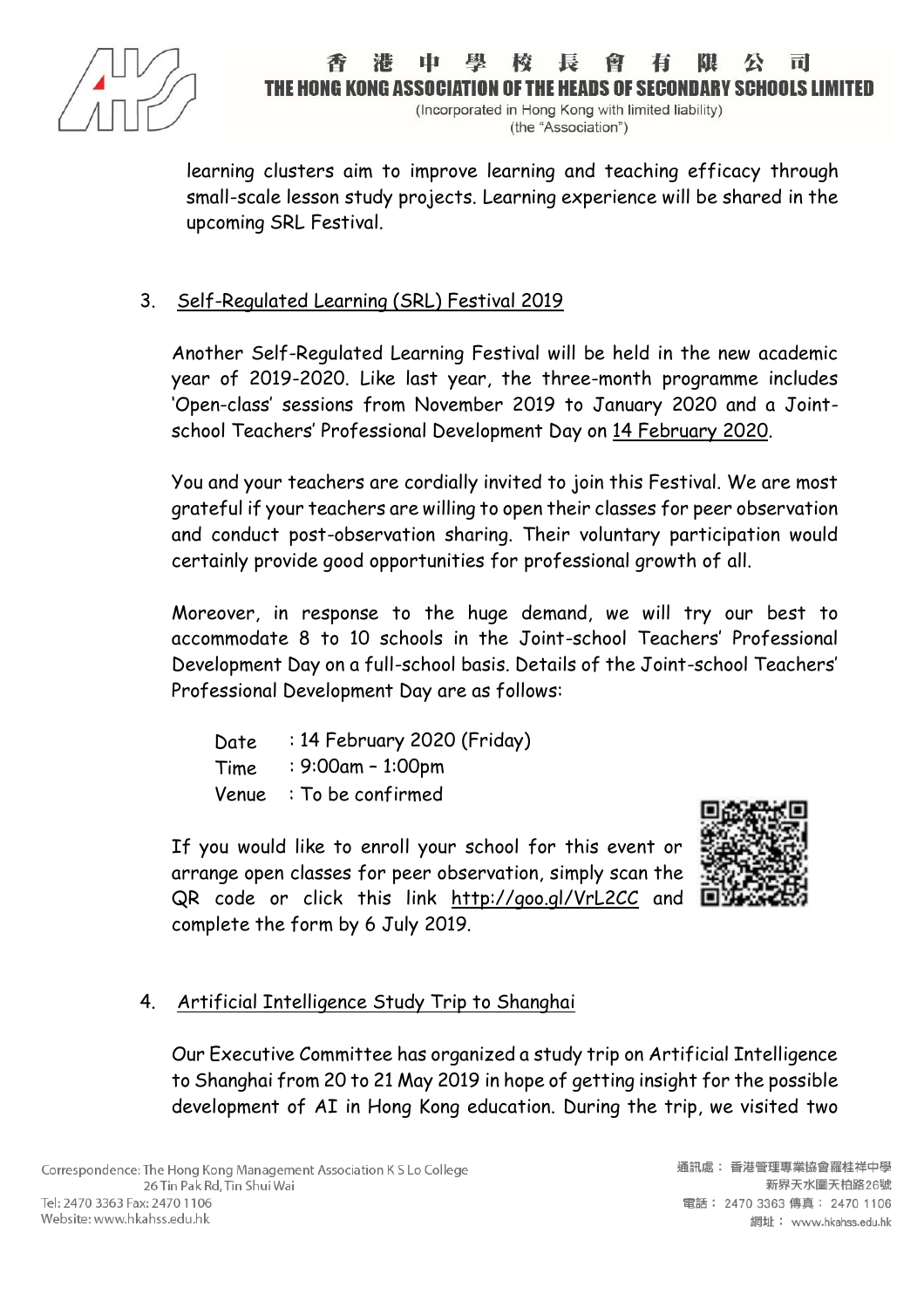

#### **E HONG KONG ASSOC** OF THE HEADS OF SECONDARY SCHOOLS LI

(Incorporated in Hong Kong with limited liability) (the "Association")

secondary schools with AI laboratories in Shanghai. Besides, we also visited SenseTime (商 湯 科 技) and learned a lot about their secondary school curriculum design and learning platform. Although it is still at the trial phase, AI education is made a national policy with substantial investment.

Let us see how AI can possibly be included in our school curriculum, or if there is any collaboration opportunities with universities or other parties which deem appropriate.

# 5. Education Colloquium 2019

I am sure you still remember the fruitful event of Education Colloquium held last year. To celebrate the 55<sup>th</sup> Anniversary of HKAHSS, we are organizing our second Education Colloquium themed "Curriculum for the Future". It will be held on 30 October 2019. Please reserve your time for this exciting and inspiring event. More information will be released soon.

## 6. Statement on "Safeguard the Well-Being of Our Students"

We are all concerned about the recent dispute arising from the "Fugitive Offenders and Mutual Legal Assistance in Criminal Matters Legislation (Amendment) Bill 2019" and its impact on the physical and mental development of students. Schools and educators have been facing very great challenges. The HKAHSS has issued an open statement "Safeguard the Well-Being of Our Students" earlier wishing that students' learning and development would not be unnecessarily affected. Please visit our [website](https://www.hkahss.edu.hk/%E5%AE%88%E8%AD%B7%E5%AD%B8%E7%94%9F%E8%A4%94%E7%A5%89-%E7%9A%84%E8%81%B2%E6%98%8E/) to read our statement. Let us support one and other in such stormy situation. Hope that we all can stay calm and have the wisdom to handle whatever challenge and most importantly, protect the well-being of our students.

## 7. Farewell to outgoing principals

The Executive Committee would like to send our greatest appreciation to those who have served in schools for so many years and will be retiring or